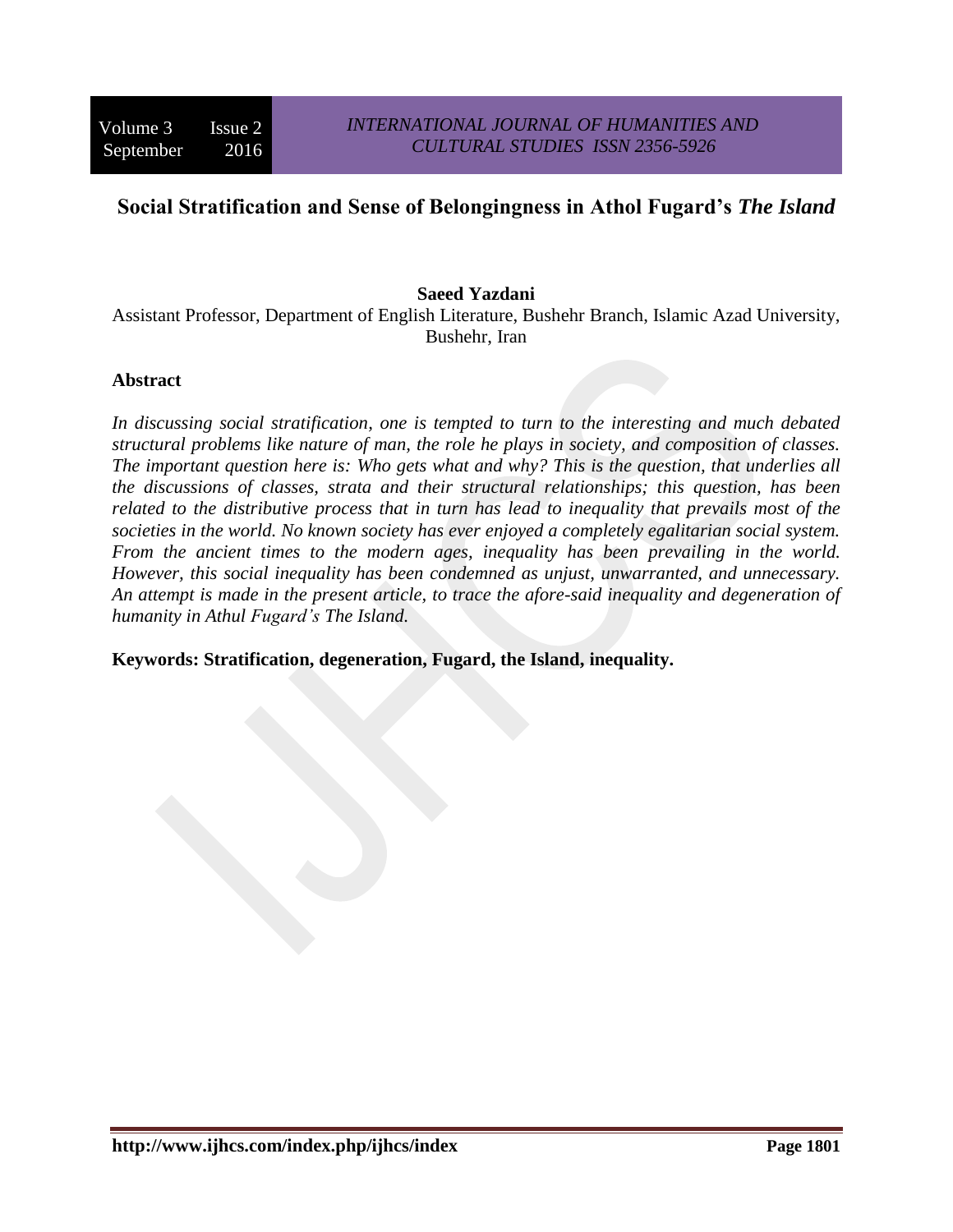# **INTRODUCTION**

From the root of the word "strata," we can recognize that social stratification refers to a ranking of people or groups of people within a society. Nevertheless, the term "stratification," was defined by the earliest sociologists as something more than almost universal "inequalities" that exist in all but the least complex of societies. Social stratification refers to a system with rather predictable rules behind the ranking of individuals and groups; the theories of social stratification are meant to uncover and understand. The existence of a system of social stratification also implies some form of legitimating of the ranking of people and the unequal distribution of valued goods, services, and prestige. Without belief of the systems justifying the inequality and unequal ranking, it is unlikely that a stratification system would remain stable over time.

An important issue essential in the emergence of social stratification is believed to be the nature of man. There are some conservative scholars who believe that social stratification is necessary for society; their ideas are opposed by other radical scholars, who reject inequality and stratification. The conservatives have been distrustful of man's nature and thus have emphasized the need for restraining social institutions, while the more radical pioneers, by contrast, have been distrustful of these restraining institutions and have taken an optimistic view of man's nature. Man is a social being, obliged by nature to live with others as a member of society; social life is essential not only for the survival of the species but also for the maximum satisfaction of human needs and desires. To say that man is a social being is to say that the society into which he is born shapes his character and personality in ways over which he has no control and over which he is often unaware. Peter Berger refers to this point and states: "society not only controls our movements, but shapes our identity, our thought and our emotions. The structures of society become the structures of our own consciousness. Society does not stop at the surface of our skins. Society, penetrates us as well as envelopes us" (Berger, 1963, 45).

Social stratification is a concept involving the "classification of people into groups based on shared socio-economic conditions and a relational set of inequalities with economic, social, political and ideological dimensions" (Berger 58). When differences lead to greater status, power or privilege for some groups over the other is called "social stratification". Society ranks categories of people in a hierarchy by a system. Social stratification is based on four basic principles: (1) Social stratification is a trait of society, not simply a reflection of individual differences; (2) Social stratification carries over from generation to generation; (3) Social stratification is universal but variable; (4) Social stratification involves not just inequality but beliefs as well.

In modern [Western societies,](http://en.wikipedia.org/wiki/Western_culture) stratification is broadly organized into three main layers: [upper class,](http://en.wikipedia.org/wiki/Upper_class) [middle class,](http://en.wikipedia.org/wiki/Middle_class) and [lower class.](http://en.wikipedia.org/wiki/Lower_class) Each of these classes can be further subdivided into smaller classes. Stratification may also be synonymous with [castes.](http://en.wikipedia.org/wiki/Caste) For [Max Weber,](http://en.wikipedia.org/wiki/Max_Weber)<sup>1</sup> social class is distinguished from a class based that, in turn, is based on such variables as honor, prestige and religious affiliation.

[Anthropologists](http://en.wikipedia.org/wiki/Anthropology) identify egalitarian cultures as ["kinship-](http://en.wikipedia.org/wiki/Kinship)oriented," because they appear to value social harmony more than wealth or status. These cultures contrast the economically oriented cultures in which status and material wealth are prized, and stratification, competition, and conflict are common. "Kinship-oriented cultures actively work to prevent social hierarchies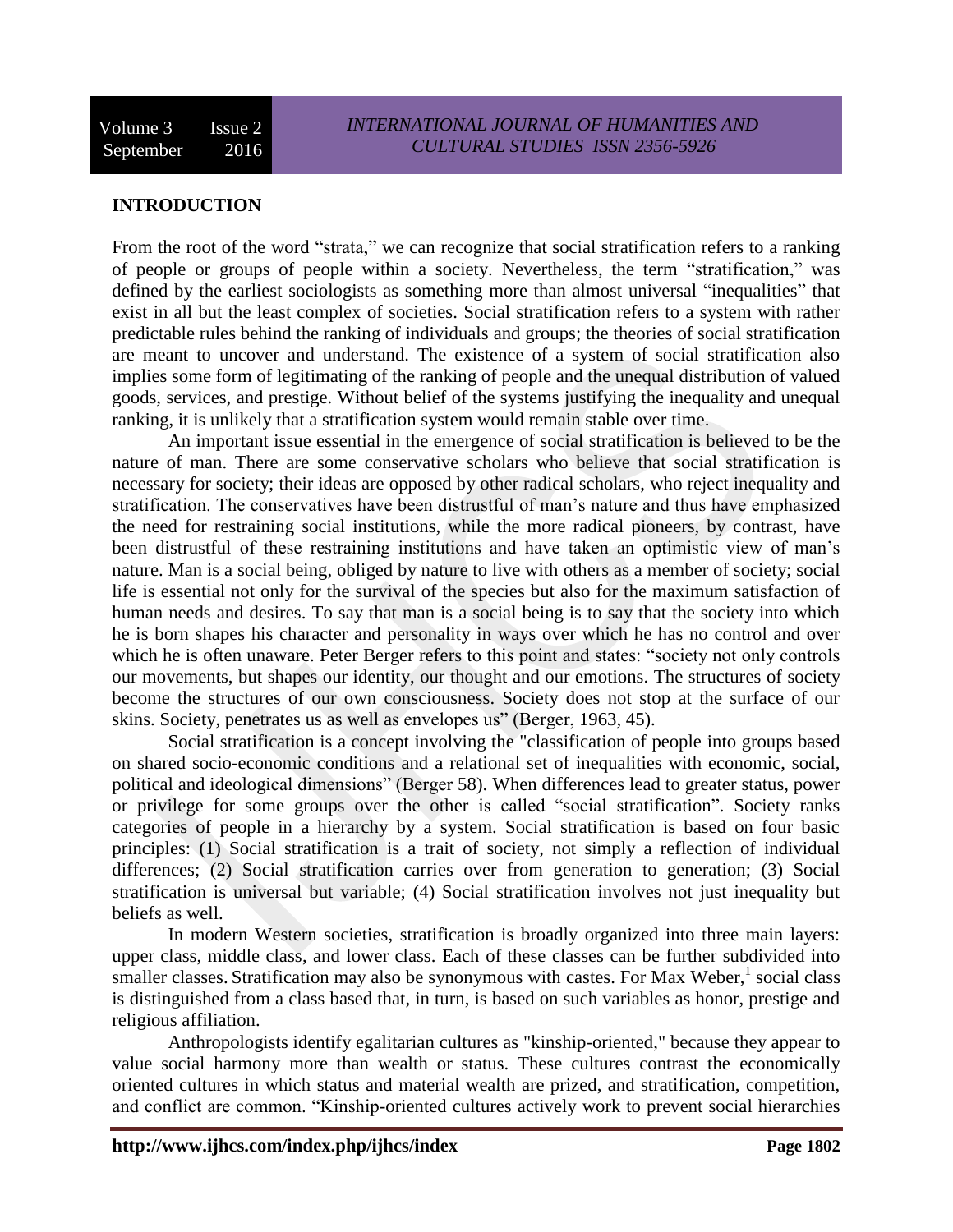Volume 3 Issue 2 September 2016

from developing because they believe that such stratification could lead to conflict and instability" (Deji, 2011, 93).

## **THEORETICAL FRAMEWORK**

Berreman is amongst those who use the term "social stratification". He claims that regardless of its characteristics in a particular society, stratification is based upon three primary dimensions: class, status, and power, which are expressed respectively as wealth, prestige, and the ability to control the lives of people. Berreman suggests that, from an international perspective, social stratification systems present everywhere in the world share these crucial facts:

- the identity is regarded as being a consequence of birth or ancestry and therefore is immutable;
- the identity confers upon its possessor a degree of societally defined and affirmed worth which is regarded as intrinsic to the individual; and
- This inherent worth is evaluated relative to that of all others in the society; that is, those of different birth circumstances are inherently unequal and are avoided, while those of similar birth circumstances are innately equal and are sought. (Berrman 1972)

On the other hand, Max Weber derives many of his key concepts on social stratification by examining the social structure of Germany. He notes that, contrary to Marx's theories, stratification is based on more than simple ownership of capital. Weber examines how many members of the aristocracy lacked economic wealth yet had strong political power. Many wealthy families lacked prestige and power, for example, because they were Jewish. Weber introduced three independent factors that form his theory of stratification hierarchy, which are class, status, and power:

- Class: A person's economic position in a society, based on birth and individual achievement, Weber differs from Marx in that he does not see this as the supreme factor in stratification. Weber notes how corporate executives control firms they typically do not own; Marx would have placed these people in the proletariat despite their high incomes by virtue of the fact they sell their labor instead of owning capital.
- Status: A person's prestige, social honor, or popularity in a society. Weber notes that political power is not rooted in capital value solely, but also in one's individual status. Poets or saints, for example, can have extensive influence on society despite few material resources.
- Power: A person's ability to get on his way despite the resistance of others, particularly in their ability to engage social change. For example, individuals in government jobs, such as an employee of the FBI, or a member of the United States Congress, may hold little property or status but still wield considerable social power. (Stark, *Sociology,* 2007)

Indeed, an inseparable aspect of stratification is racism. The first step to understand racism is a true understanding of the concept of race. Wolfreys (2006) defines race as: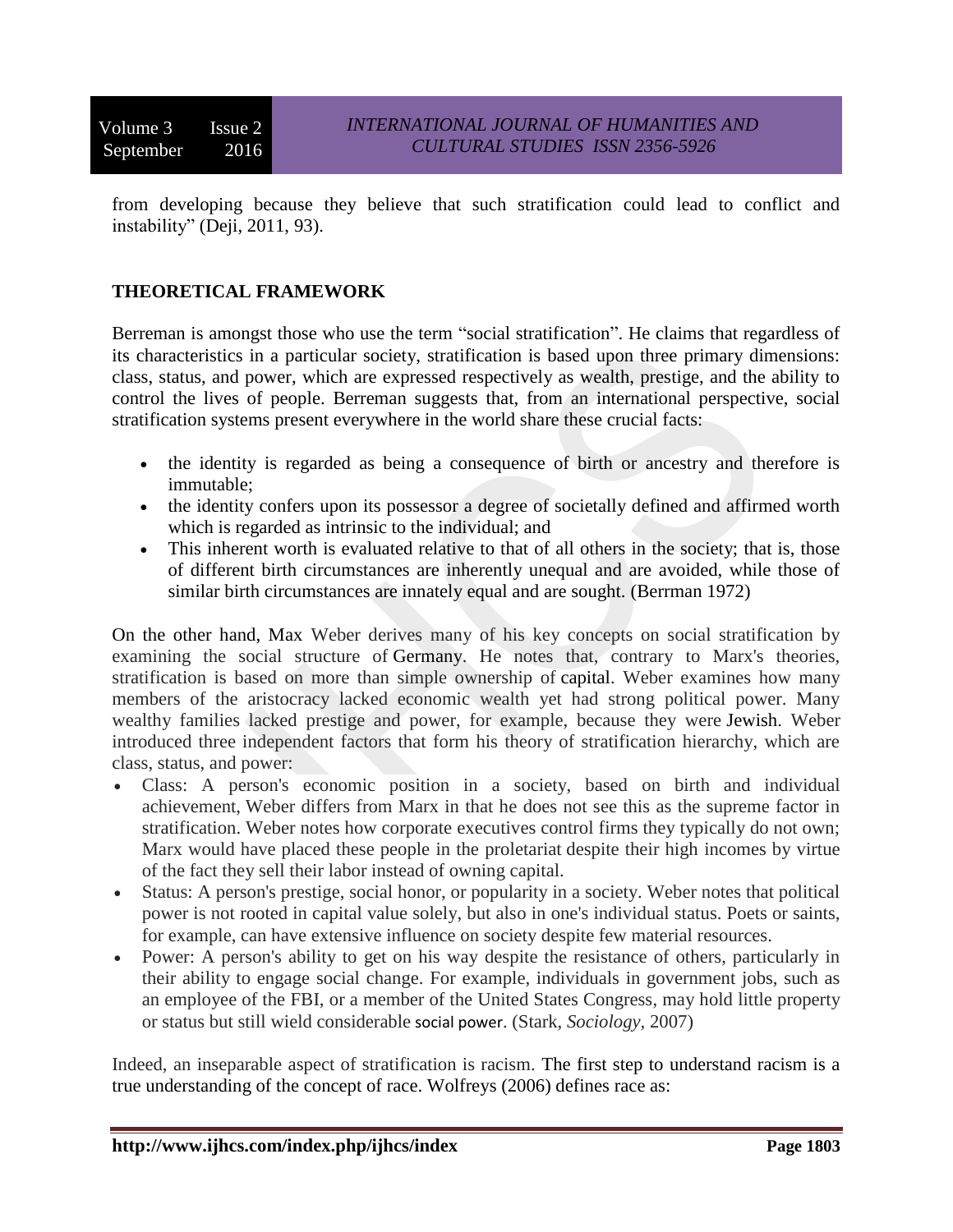A family, tribe, people or nation sharing a set of common interests, beliefs, habits or characteristics. Race has become a troupe of ultimate, irreducible difference between cultures, linguistic groups, or adherents of specific belief system. Thus, as a discourse, political and ideological term, race functions frequently as a means of definition based on binary oppositions between self and other, civilized and savage, and so on. (Wolfreys, 2006, 82)

Ali Rattansi (2007), also points out to another definition of the term " race", when he states: "We must pay close attention to the ways in which the notion of race, and its association with skin color, facial features, and other aspects of physiognomy, has been intertwined, amongst other things, with issues of class, masculinity and femininity, sexuality, religion, mental illness, and the idea of the nation" (Rattansi, 2007, 12). Bill Ashcroft (2006) refers to the importance of the term "race" and its significant influences on colonialism and racism, and in the last century on postcolonial cultural studies. He asserts:

It is hard to think of a significant debate within the field of post-colonial cultural studies in the last century that has not felt the impact of this term. Yes, few terms have been contested than race. It is not beyond contest that race, as it was conceived in the high period of imperialism -as a set of irreducible differences within the human species- it is a scientific fallacy. However, as social phenomenon, its continuing force resides not in its existence as a meaningful scientific taxonomy but in its undoubted effects on behavior and on policy in many societies. (Ashcroft, 2006, 211).

Racial discrimination involves treating someone unfavorably because she or he is of certain race or because of personal characteristics associated with race (such as hair texture, skin color, or certain facial features). Color discrimination involves treating someone unfavorably because of skin color complexion. Race/color discrimination also can involve treating someone unfavorably because the person is married to (or associated with) a person of a certain race or color, or, because of a person's connection with a race –oriented organization or group, or an organization or group that is generally associated with people of a certain race.

Race discrimination involves treating someone unfavorably because she or he is of certain race or because of personal characteristics associated with race (such as hair texture, skin color, or certain facial features). Color discrimination involves treating someone unfavorably because of skin color complexion. Race/color discrimination also can involve treating someone unfavorably because the person is married to (or associated with) a person of a certain race or color or because of a person's connection with a race –based organization or group, or an organization or group that is generally associated with people of a certain race. Race refers to the classification of humans into large and distinct populations or groups by factors such as heritable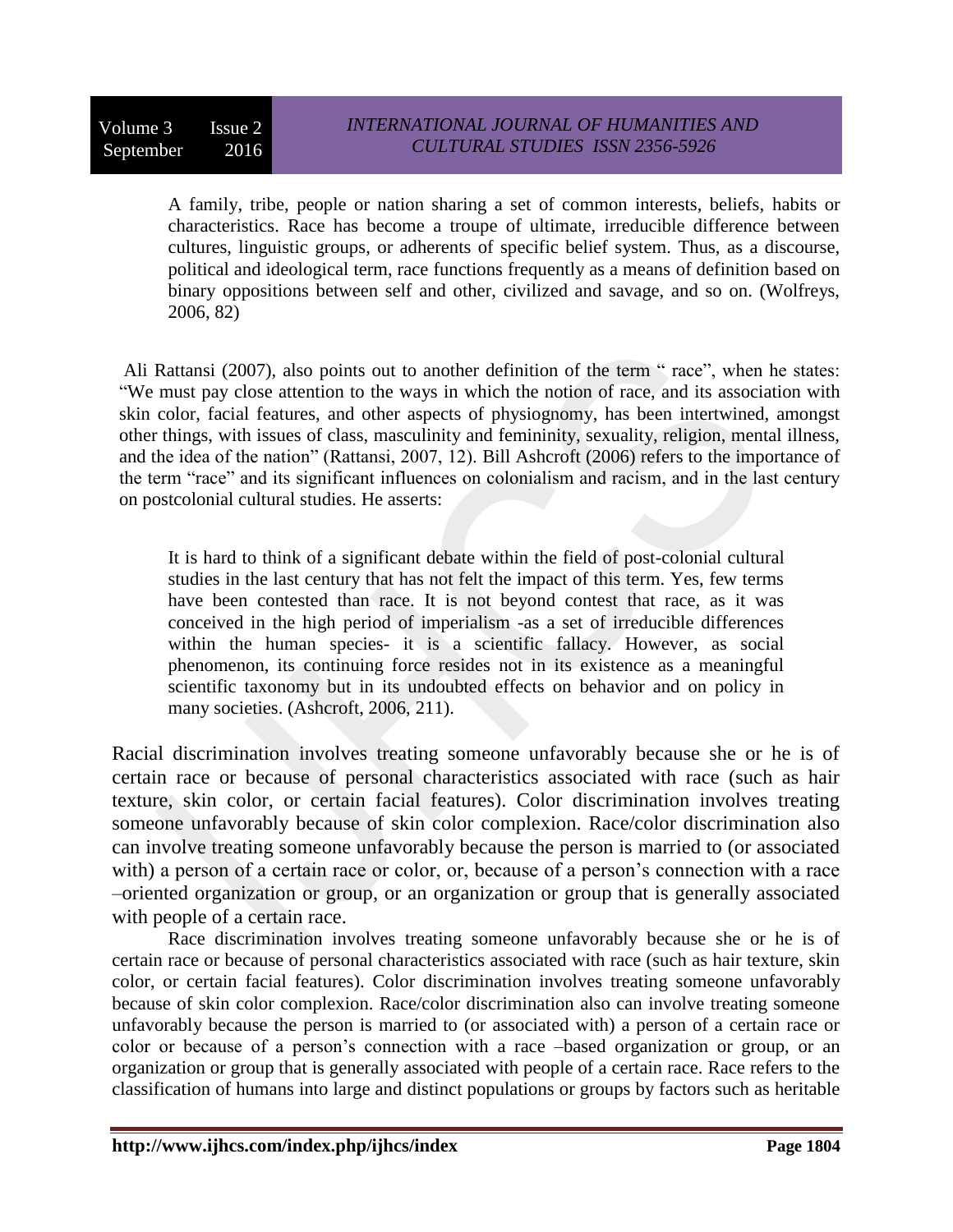phenotypic characteristics or geographic ancestry, but often influence by and correlated with traits such as appearance, culture, ethnicity and socioeconomic status. Racism is a belief that attributes characteristics and abilities to people based on their race and privilege some groups of people over others according to their race.

### **DISCUSSION**

Since the end of apartheid in 1994, Fugard turned to more autobiographical themes that would have previously felt indulgent. However, in many ways, his work is still concerned with the same issues that preoccupied him during the apartheid era. "Telling stories about me and my country has led up to this moment," he says:

In our sunny South Africa, with its rainbow nation and promise for everyone, it's an act of such total despair that it speaks for itself. I haven't directed a play for at least 10 years, and had said I wouldn't ever again. But this play is tremendously significant for me personally; it's the emotional journey I've travelled in dealing with my inherited legacy of South African prejudice, and what you do with that blinkered vision of reality**.**  (Benson, 1990, 75)

It seems odd, given Fugard's intense attachment to the landscape and languages of South Africa, his deep identification with its past and present histories, that today he lives mostly in San Diego, California, though he returns frequently to his house in Nieu Bethesda in the Karoo. "The reason I'm in San Diego is not because I want distance from South Africa but because I want proximity to the people I love," he says, referring to his wife, daughter and grandson. "But I don't envy growing up in America. As ugly as aspects of it were, my biggest blessing was to be born a South African" (79).

Growth and development of Fugard in the hot sun and his life in the wild nature among people, who die like butterflies in the steel clump of deprivation and poverty, made Fugard a writer who was not concerned with anything except human and human dignity. Fugard represented the voice of those people who had been deprived and their voice had only deafened their own ears, but Fugard let the world hear the voice through his plays. He was the first white playwright who broke the persisting taboos, and introduced black actors on the stage, thus manifesting a new commitment to art. He untied the blind knots of apartheid, and depicted religious, economic, racial and cultural differences of Africa for the audience.

In the case of *The Island* (1974), racial issues are given force by those moments of self – discovery and self – recognition through racial conflict and stratification. For those with strong political agendas, like Mshengu, a writer's work must, necessarily, be diminished when he or she fails to consider the exploitative and destructive nature of capitalism.

In *The Island*, two black prisoners, John and Winston, are men whose political stands against the state have caused them to be incarcerated, sentenced without determinable end in Robben Island prison. They are dressed in shorts to look like the boys their keepers would make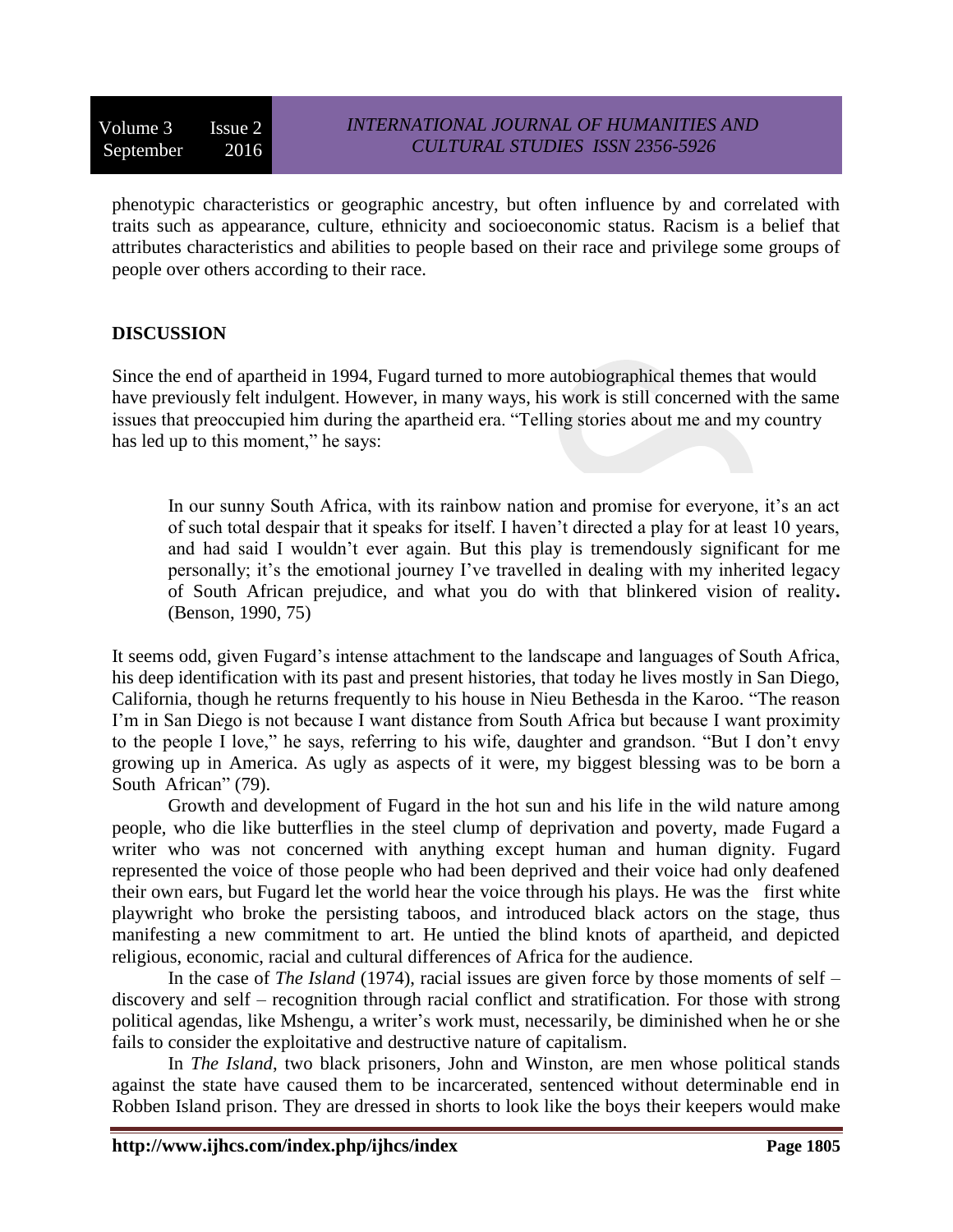them. However, clearly, the authorities wish them to be far, far less than boys, for the prisoners are treated with extreme brutality and are given the sorts of tasks meant to reduce them from men to beasts, to annihilate the last shreds of their humanity.

*The Island* is indeed an actor's play, for acting is its central metaphor and idea: acting as a means for the acting out of one's life, acting as a form of survival, and acting as a basis for political action.

Fugard takes a further step by introducing the device of play within a play; he has the prisoners enact the classical play *Antigone* in his play, *The Island*. It is an attempt by John to bring some sense of sanity in their insane world; it provides a subtle overture to the events that crystallize the structure of *The Island*, wherein a play is presented in a theatre about a play being presented in a prison, but where the audiences for both plays are ironically the same. Fugard made a deliberate attempt to expose the bitter realities of the terrifying prison the island.

Playwrights have often used the device of a play within a play to provide an element of irony or metaphor to their dramas. In some plays like Shakespeare's *Hamlet*, such device produces the climax of the main work, and somehow creates tension between characters. But, there is a difference between the effect, this device has on the audiences and characters of both *Hamlet* and *The Island*; in the former, Hamlet who organizes the play tries to awaken the conscience of the king, the murderer of his father, whereas in the latter, *John* and Winston are not able to awaken the conscience of the kings of the masters. However, the characters of the play, *The Island*, have tried to show how a theatre becomes a prison and a prison becomes a theatre.

John and Winston play in the presence of the other prisoners and the prison gaurds, but they keep on imagining that the audience, consist of more people belonging to outside world, people who understand the message the play *Antigone* has; this gives John and Winston some comfort. As Winston tears off his wig and reveals his real identity as a trapped prisoner, not as Antigone, he addresses the audience in a convincing manner, as if the latter is the real audience of a proper theatre: "Gods of our fathers! My land! My home! Time waits no longer. I go now to my living death, because I honored those things to which honor belongs" (*The Island* 227). However, the real audience, are greatly affected by the performance, for they live the same prison world, the world of the theatre with some guilt. The measure of guilt the audience feel, depends upon the extent of understanding they have of the situation in the prison.

The [apartheid-](http://en.wikipedia.org/wiki/Apartheid)era drama, inspired by a true story, is set in an unnamed prison clearly based on [South Africa'](http://en.wikipedia.org/wiki/South_Africa)s notorious [Robben Island,](http://en.wikipedia.org/wiki/Robben_Island) where [Nelson Mandela](http://en.wikipedia.org/wiki/Nelson_Mandela) was held for twentyseven years. It focuses on two cellmates, one whose release draws near and one under a [life](http://en.wikipedia.org/wiki/Life_sentence)  [sentence,](http://en.wikipedia.org/wiki/Life_sentence) who spend their days at mind-numbing physical labor and at night rehearse for a performance of [Sophocles'](http://en.wikipedia.org/wiki/Sophocles) *[Antigone](http://en.wikipedia.org/wiki/Antigone_(Sophocles))*, which they have been asked to present to their fellow inmates by the wardens. One takes the part of Antigone, who defies the laws of the state to bury her brother, and the other takes the part of her uncle Creon, who sentences her to die for her crime. The play examines the parallels between Antigone's situation and black men imprisoned for political reasons and the tensions that arise as the performance approaches, especially when one of the prisoners learns that he has won an early release and the men's deep friendship is tested.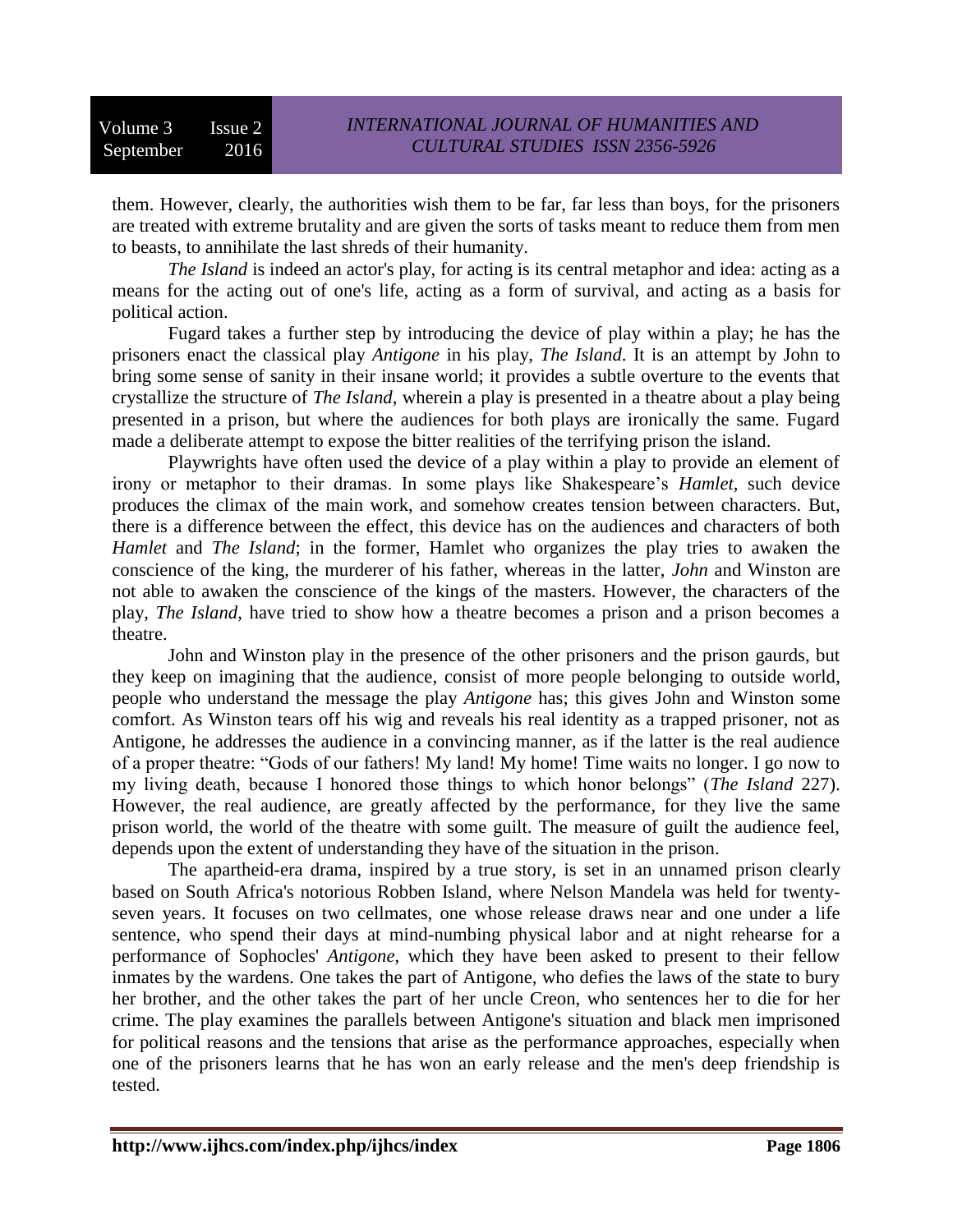When John learns his sentence is being reduced, the men's friendship is tested. Fugard plays the parallels between Antigone's fight against political and patriarchal boundaries of the imprisoned men's fight for their dignity. *The Island* is a testament to the resiliency of the human heart. The play proceeds with the plan made by the characters to enact the confrontation of Antigone and Creon in order to entertain the other prisoners. Fugard turns the playhouse into a prison, and by doing so, he gives his audience their own painful taste of what it must be like to be incarcerated on Robben Island. The prisoners possess meager belongings in the poor looking prison cell. They don't even have beds.

The characters are engaged in a Sisyphean labor of pointlessly digging sand at one end of the stage, filling a wheelbarrow with it, pushing the wheel borrow to the other end of the stage, and emptying the sand. It is here that we realize "their labor is interminable" (47). The essence of *The Island* is contained between its Sisyphean beginning and its Sophoclean end. The picture of old Harry resembles that of Camus' picture of Sisyphus: "Sisyphus is the absurd hero. He is as much through his passions as through his torture. His scorn of the gods, his hatred of death, and his passion for life won him that unspeakable penalty in which the whole being is exerted towards accomplishing nothing" **(**Camus, 1969, 120**)**. The last exhausting mime scene makes the audience feel the dehumanizing pattern of life in South African prison. Although it takes ten minutes of boring time for the audience to witness the hard labor undergone by the two prisoners, but it takes a whole life for the latter; this is exactly what Fugard intends to convey. He is able to show the audience's failure to understand why such punishments inflicted upon the prisoners make the theatre a microcosm of the prison world. The audience thinks the same way the prisoners do. The prisoners are inclined to endure the monotony and pointlessness not for ten minutes but for the rest of their lives. Fugard portrays the subhuman race with the stage directions: "They start to run … John mumbling a prayer, Winston muttering a rhythm for their three-legged run" (47) the process of animal degradation occurs. Rather than reducing them to the level of animals, Fugard tries to evoke the very thing that raise men above bestiality, i.e., a reliance upon the spirit, manifested in John's prayer, and a reliance upon reason, manifested in Winston's creating a rhythm so that the two men may with dignity run in unison.

In their short traffic on stage, the actors representing the two prisoners are meant not only to enact but also to undergo what hundreds of men were undergoing every day of their lives in South African prisons. *The Island*, shows the backfiring of a system that wishes to rob the two prisoners who serve as the main characters, of their humanity by reducing them to beasts. This condition of men reminds us of what Michel Foucault in *Discipline and Punish: the Birth of the Prison* points out: "the Panopticon is a royal menagerie; the animal replaced by man, individual distribution be a specific grouping and the king by the machinery of a furtive power" (Foucault, 1977, 203).

Fugard decides to show John and Winston appear on stage constantly affirming their brotherhood. On the other hand, the white guard is not seen at all; the only thing heard is his irritating noises and the sting of his blows. It is in this way that John and Winston remain triumphantly human. The irony here lies in the fact that the prison guard's humanity is reduced into animal behavior, whereas the prisoners, John and Winston, create their humanity out of the very bestiality that has been forced on them. It is the prisoners' attempt to care for each other like two brothers that maintains the trace of humanity. The prisoners are treated with extreme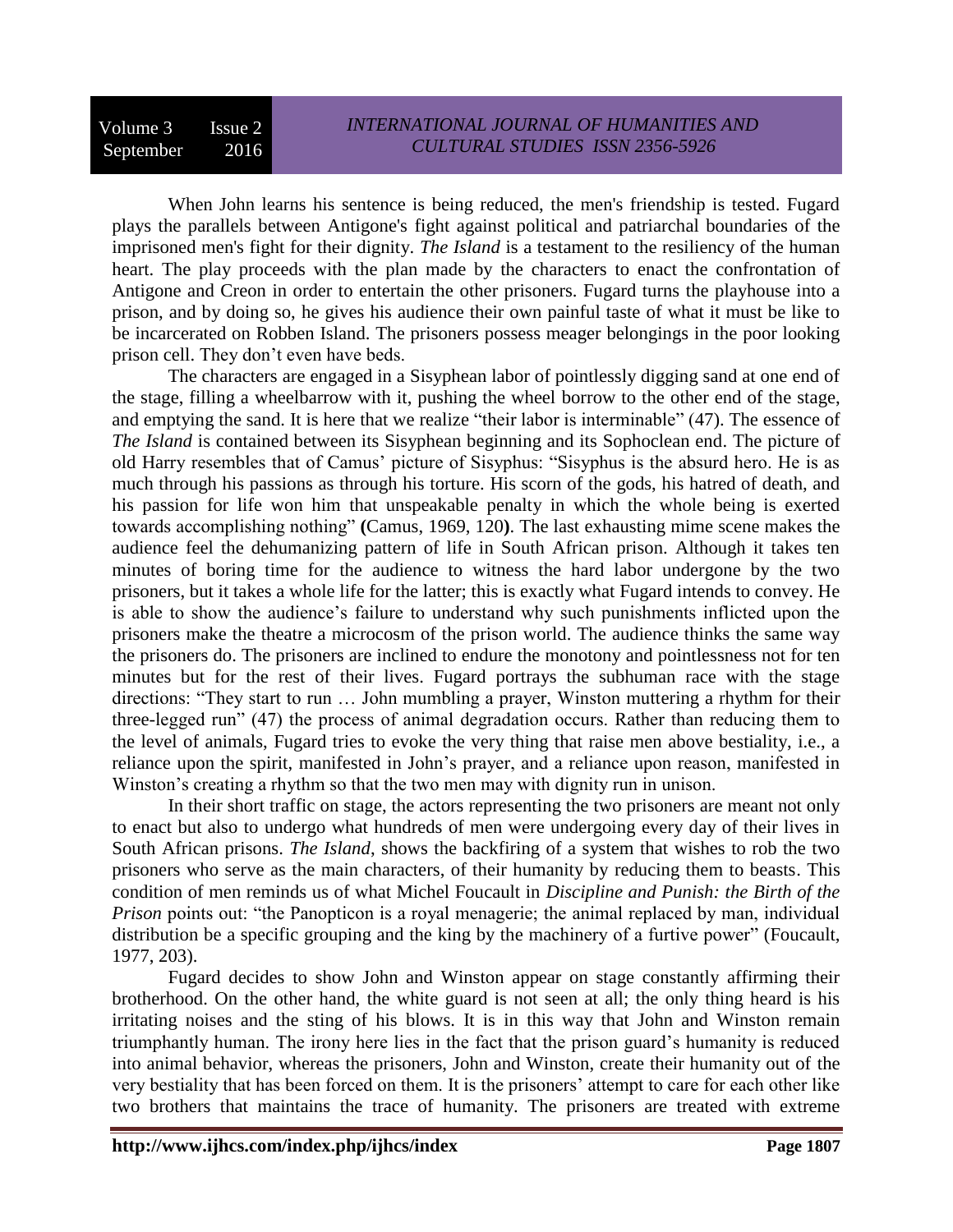brutality and are given the sorts of tasks meant to reduce them from men to beast, to annihilate the last shreds of their humanity. Their humanity, however, remains intact. The two men continue to act as humans by using dramatic acting as the means for sustaining their humanity. Acting becomes both shield and sword to the two prisoners, a means for taking action or acting against their captors and state. Fugards thus asserts that acting is not confined to an idle art, but an active essence of life and humanity.

The two characters survive through acting. They intend to enact the classical *Antigone* through mime. The audience takes the actions of the two prisoners in playing *Antigone* seriously. As John and Winston play Creon and Antigone, they feel the immediacy of the Greek Legend. The audience, however, begins to realize that John, the prisoner who directed *Antigone*, and Fugard have chosen the *Antigone* story because it is a legend that embodies the history of protest; it is the audience that understands the relationship between Winston's fate and that of Antigone. At the first sight, the Island seems to be about incarceration, and as Fugard believes about "a loss of life, as a Living Death" (*Notebooks* 209). However, fugard turns the wheel around and turns the play from a depiction of imprisonment to a consideration of the meaning of freedom, i.e., freedom against the absurdity of incarceration. Although Winston is not able to achieve freedom from prison physically, he achieves spiritual freedom. Fugard and John both know that once the audience has had its laugh at the comic figure Winston cuts, the joke will be over and they can move beyond their laughter to perceive the tragic classical Antigone, no longer a comical scene; to take the meaning of *Antigone* seriously.

One of the prisoners, John, is to be freed shortly, whereas the other one, Winston, is destined to serve a lifetime in prison; this creates a sense of jealousy of the latter for the former. For Winston, John's release serves to underline the pointlessness, and the absurdity of his own lot. It is here that Winston realizes his own absurdity. It is due to this kind of feelings that his temporary joy for his friend turns into temporary jealousy and hatred. It is here that he even desires to attack John. Winston, who has dismissed his friendship with John, creates a monologue to express in feeling of hatred for John.

*The Island*, shows the ultimate fate of those who rebel against the apartheid strictures. It is a manifestation of a theatre of absurd. Once the audience witnesses the sufferings of the prisoners, it begins to experience the madness and the insidious nature of a pointless experience that goes on until the time when the audience is on the verge of screaming.

Once his rehearsal of *Antigone* is over, Winston understands his fate, and almost seems "to bend under the weight of the life stretching ahead of him on the Island. For a few second he lives in silence with his reality, t`hen slowly straightens up. He turns and looks at John. When he speaks again, it is the voice of a man who has come to terms with his fate, massively compassionate" (*The Island* 72). It results in the repeated exultation of brotherhood and a renewed commitment, "Nyana we Sizwe!", brother of the land. Winston violently states:

This is preparation for stage fright! I know those bastards out there. When you get in front of them, sure they'll laugh…Nayah, nayah! … they'll laugh. However, just remember this brother, nobody laughs forever! There'll come a time when they'll stop laughing, and that will be the time when our *Antigone* hits them with their words. … You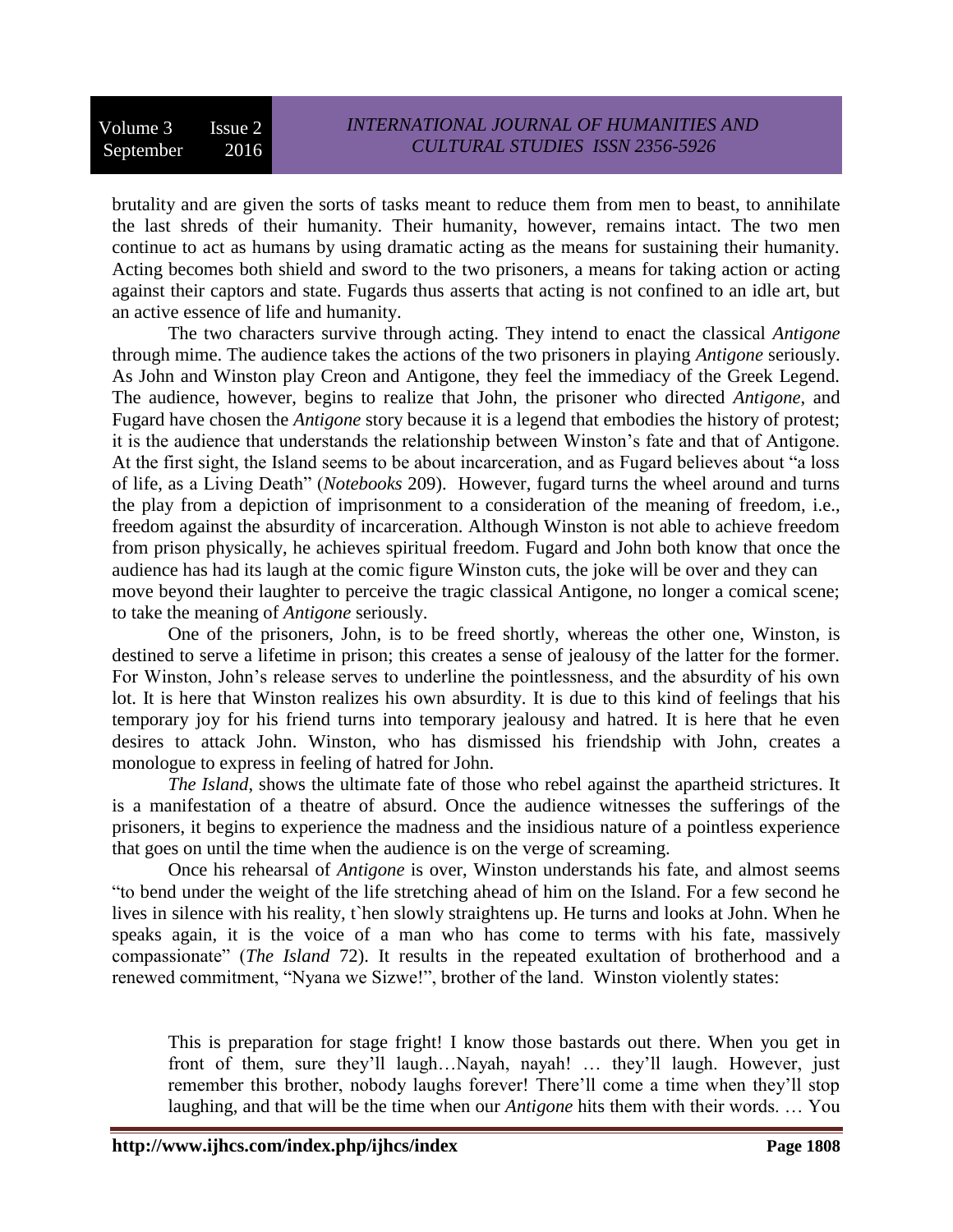Volume 3 Issue 2 September 2016

think those bastards out there won't know it's you? Yes, they'll laugh. But who care about that as long as they laugh in the beginning and listen at the end. That's all we want them to do … listen at the end! (*The Island* 62)

Brian Crow, in his article "Athol Fugard," points out to the significance of acting in Fugard's *The Island*, and states: " The ability to act, to assume new identity however temporarily, is here as in *Sizwe Bansi* is Dead ( a play by Fugard), a form of self protection and a strategy for survival, allowing its exponent as well as its audience to achieve an understanding and a renewed commitment to struggle in spite of the horror of the situation" (Crow, 1992, 127-128).

Prison writing, whether the literary works composed by the detainees during their incarceration, as in *the Island*, or the works because of which they are arrested in the first place, serves as a sustaining link between the prisoners and those outside. This creates a solidarity among the people suffering the same pains. The island is not merely Robben Island but South Africa itself, an absurd prison with absurd rules imposed by the absurd officials. South African people are as much imprisoned as either Antigone or John and Winston.

Most of Fugard's characters look for justice and freedom in the face of the State's indifference; this sense of freedom is exactly what Winston feels in the Island:

The only conception of freedom I can have is that of the prisoner or the individual in the midst of the State. The only one I know is freedom of thought and action. Now if the absurd cancels all my chances of eternal freedom, it restores and magnifies, on the other hand, my freedom of action. That privation of hope and future means an increase in man's availability. (*The Island* 56-57)

The introduction of mime in *The Island* has been a deliberate attempt by Fugard. The two prisoners are not allowed to speak but to interact with the people through mimed dumb show of useless labor for fifteen minutes. It is through their silence that they are able to show their protests. In this regards we are inclined to refer to Peter Brook's comment on the importance of mime scenes in *The Island*:

Not a word spoken, nothing on the stage, for 40 minutes  $-$  just two men ... with imaginary wheelbarrows, in an imaginary space. Gradually the audience went through a whole cycle. First amazement, then the beginnings of irritation – 'we are an audience. We've come for something, what's going on here?' – Then impatience.

And then suddenly the whole audience was transformed by a deep feeling of shame for having dared to think to themselves, 'Come on, get on with it.'

When one saw the reality of their sweat, the reality of the weight of the imaginary objects they were lifting, the audience dropped any expectation of the play 'starting'. They realized this was the play, and waited, with respect and absolute involvement, for whatever was coming next. (Brook, 2000, 1)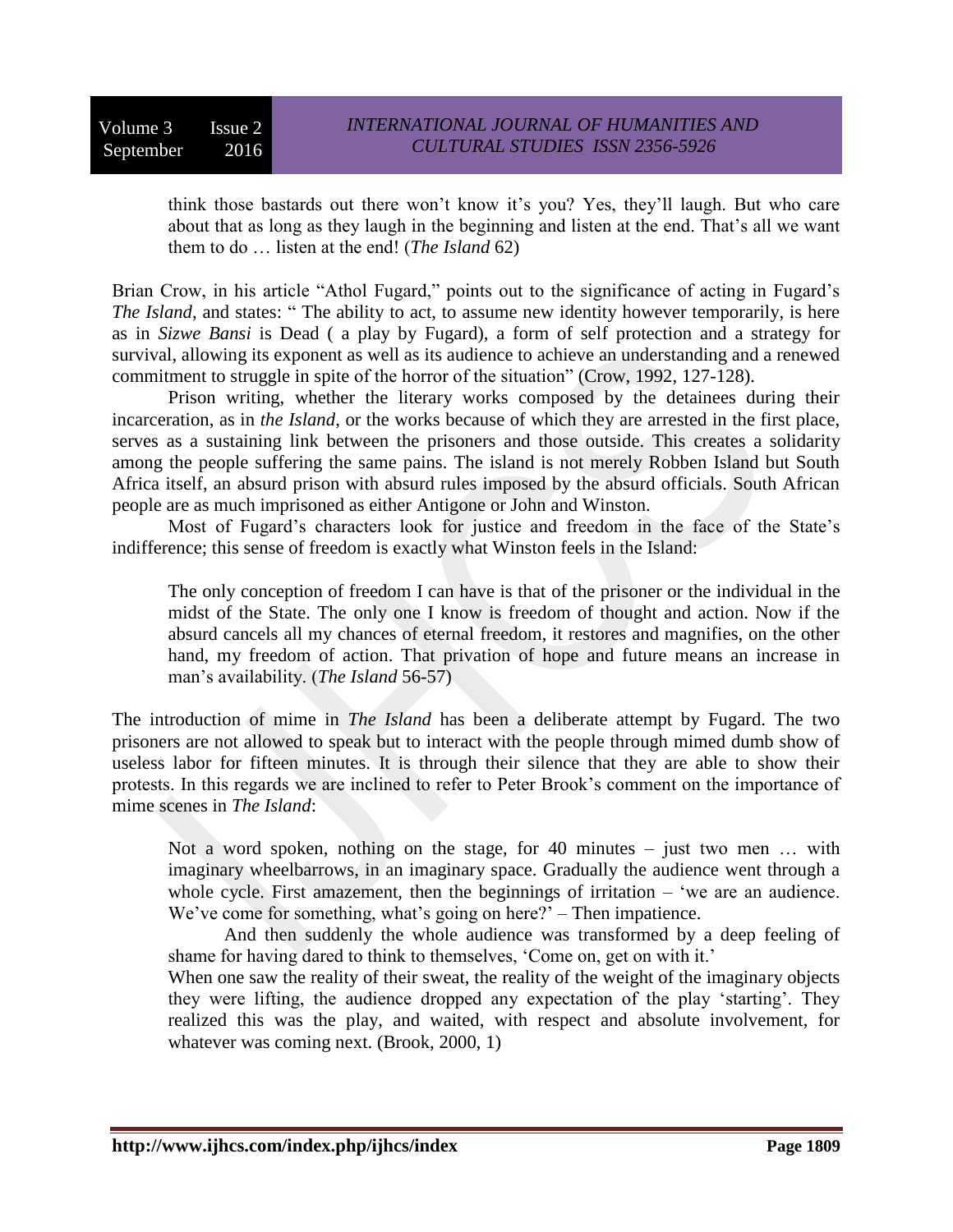To sum up, we need to point out the importance of the play in introducing the theme of Brotherhood. The prisoners, Winston and John, seem to be stronger than rock that forms the fortress of Robben Island, thanks to the brotherhood between them

Fugard intends to make *the Island* as a reflection of twentieth century South Africa. Indeed Antigone is found guilty because she has broken the law, which Creon insists is meant to protect such people like Antigone. Nevertheless, in South Africa the law only protects the privileged minority, and certainly not the prisoners of Robben Island. Winston represents the same Antigone who gains spiritual victory over the white masters in South Africa.

### **CONCLUSION**

Race and apartheid in South Africa has been Fugard's concern and his dramatic output. They are the important concerns of modern South Africa. His great achievement is to see into the depths of the human mind and soul, portraying the force of human interactions in their often-tragic dimensions.

Athol fugard is no reclusive, ivory-tower playwright. He is an engaged, consummate genius of the theatre who has struggled with the staging of each production. He fought the authorities to produce his plays; striven to end the racial stratification in South Africa on the stage and in the seating areas of the theatre. Most of his works deal with resistance. The kind of resistance Fugard seems to demand is one not of storming the barricades but of existential courage. A deep reader of Camus, Fugard seems to suggest that real revolution, real distress, real dismantling of racial and economic injustice come from individual existential self-realization. One should also notice that the imaginations and dreams are close to the heart of Fugard's plays. Above all, Fugard is concerned about human relationships, about those epiphanous moments when characters reveal their secrets to themselves and others. At those times, characters gain insights into themselves, their lives, and their situations in a disturbing situation. For Fugard, the drama comes from sharing the secrets and the insights with themselves and the audience.

These features can be traced in the play, *The Island*, a play concerned with miserable conditions of blacks in the white dominated society of South Africa; the plight of two prisoners whose main concern in freedom and survival. In *The Island*, racial issues are given force by those moments of self – discovery and self – recognition through racial conflict and stratification.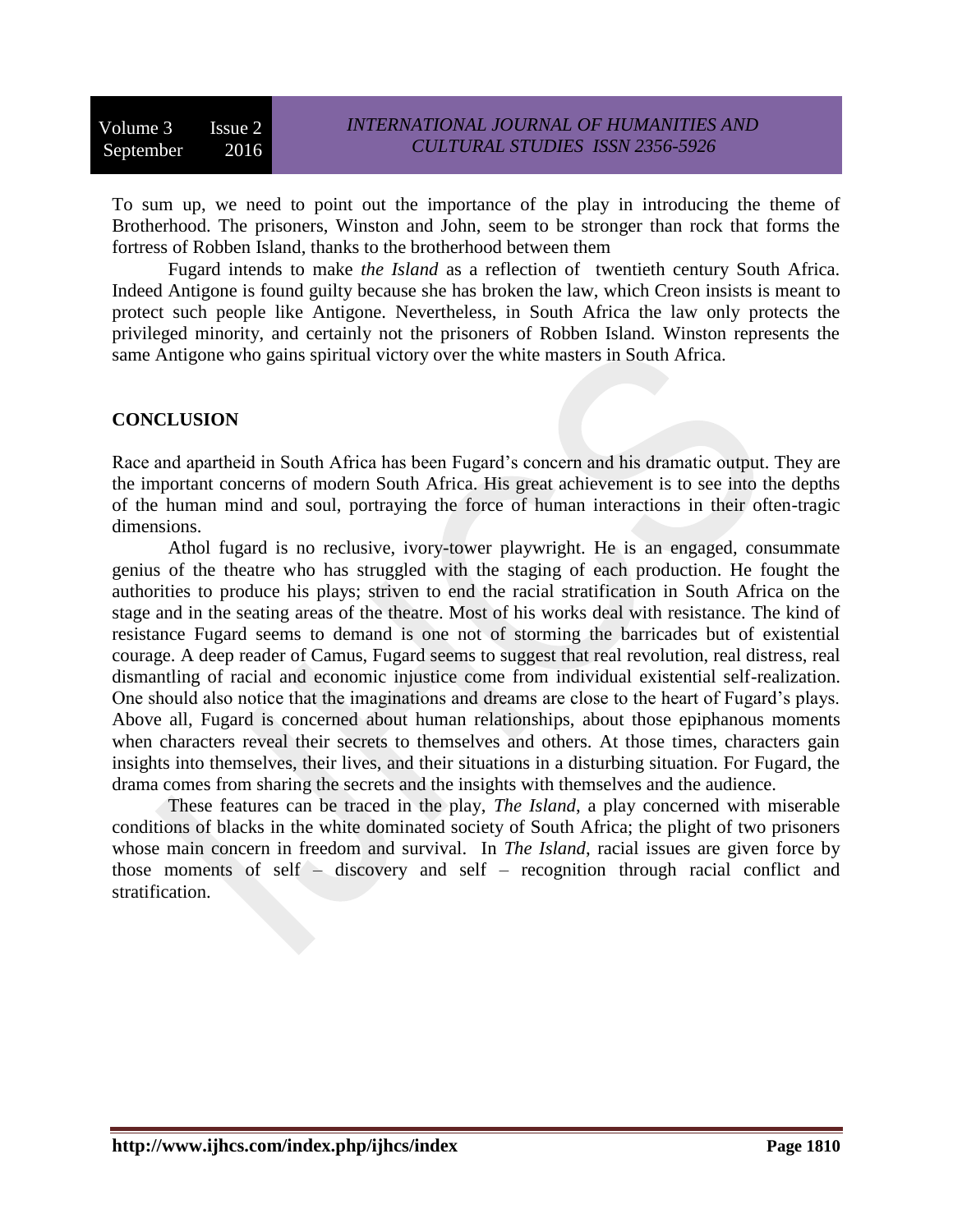#### **References**

- Ashcroft B. Gareth G. and Tiffin H. 2002. *The Empire Writes back: Theory And Practice in Post-colonial Literatures*. 2nd ed. London and New York: Routledge. Print.
- Benson M 1900. *A Far Cry: The Making of a South African*. Harmondsworth: Penguin Books.
- Berger P 1963. *Invitation to Sociology.* Garden City, New York: Doubleday Anchor.
- Berreman G D 1972. *Race, Caste, and Other Invidious Distinctions in Social Stratification.* University of California, Berkeley
- Brook P 2000. "Listening to the Silence," in *ZA at Play*. Mail & Gaurdian On-line: 11 February.
- Camus A 1969. *The Myth of Sisyphus and other Essays*. Justin O'Brien (Trans.). New York: Alfred A. Knopf.
- Crow B 1992. "Athol Fugard," in *Post-Colonial English Drama.* Bruce King (Ed.). New York: St. Martin's Press.
- Deji O F 2011. *Gender and Rural Development*. London: LIT Verlag Münster.
- Foucault M 1977. *Discipline and Punishment: The Birth of the Prison.* (Trans.) Alan Sheridan. New York: Vintage Books.
- Fugard A 1987. *Notebooks: 1960 – 1977*. Mary Benson (Ed.). London: Faber & Faber.
- Fugard A 1974. *The Island*, in *Statement*. Oxford: Oxford University Press, 1974.
- Rattansi A 2007. *Racism: A Very Short Introduction.* New York: Oxford.
- Stark R 2007. *Sociology.* Tenth Edition. Thompson Wadsworth.
- Wolfreys J, Robbins R and Womak K 2006. *Key Concepts in Literary Theory.* (2<sup>n</sup> Ed.). Edinburgh: Edinburgh University Press.